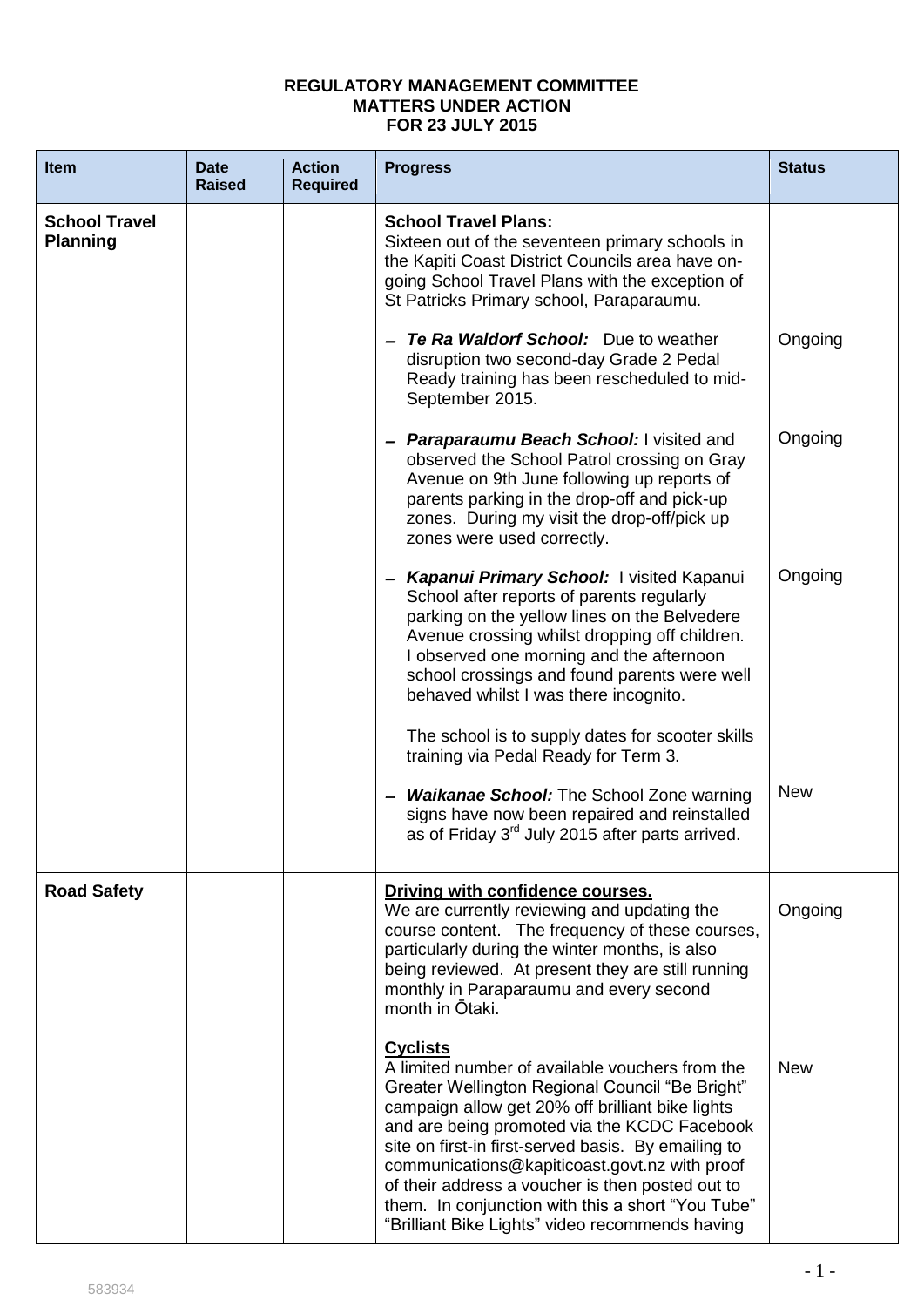| <b>Item</b> | <b>Date</b><br><b>Raised</b> | <b>Action</b><br><b>Required</b> | <b>Progress</b>                                                                                                                                                                                                                                                                                                                                                                                                                                                                                                                                                                                                                                                                                                                                                                                                                                                                                                                     | <b>Status</b> |
|-------------|------------------------------|----------------------------------|-------------------------------------------------------------------------------------------------------------------------------------------------------------------------------------------------------------------------------------------------------------------------------------------------------------------------------------------------------------------------------------------------------------------------------------------------------------------------------------------------------------------------------------------------------------------------------------------------------------------------------------------------------------------------------------------------------------------------------------------------------------------------------------------------------------------------------------------------------------------------------------------------------------------------------------|---------------|
|             |                              |                                  | two front white lights: one flashing, one static; and<br>two red rear lights: one flashing and one static, in<br>addition to Hi-Viz clothing. Reflective slap bands<br>are highly effective and can be easily seen as<br>they are constantly moving whilst pedalling.                                                                                                                                                                                                                                                                                                                                                                                                                                                                                                                                                                                                                                                               |               |
|             |                              |                                  | A Motorcycle and Scooter basic skills course<br>was held in conjunction with the Porirua City<br>Council Road safety team at the Southwards Car<br>Museum car park on Saturday 20 <sup>th</sup> June 2015<br>from 9.30am until 4.30pm. This was attended by<br>nine riders the day after the most recent floods,<br>with two enrolled on the course unable to travel<br>from Levin due to the Waikawa bridge washout<br>and SH1 road closure. Six were from Kapiti<br>including two scooter riders, one from Porirua and<br>two from Wellington. The conditions being ideal,<br>with rain in the afternoon, for motorbike/scooter<br>slow speed slalom cornering techniques and the<br>all-important emergency braking. The feedback<br>was very positive with those attending learning a<br>lot. They are now eligible to progress to the "Ride"<br>Forever" bronze, silver to gold on road training<br>courses subsidised by ACC. | <b>New</b>    |
|             |                              |                                  | <b>Transport Forum for Older Persons</b><br>This was held on Monday 22 <sup>nd</sup> June in the Kapiti<br>Coast District Council chambers attended by one<br>hundred senior citizens who had a variety of<br>expert speakers giving them all a brief insight into<br>associated problems both physical and cognitive<br>with the ageing process affecting their<br>competence to drive safely, and allowed them to<br>explore and be made aware of public transport<br>alternatives.                                                                                                                                                                                                                                                                                                                                                                                                                                               | <b>New</b>    |
|             |                              |                                  | Presenters included:<br>Julie Roberts - Reable Occupational Therapy<br>$\bullet$<br>Sue Emirali - Visual Impairment<br>$\bullet$<br>Phil Murray, Kapiti and Dave Peters,<br>$\bullet$<br>Waikanae North - Driving Miss Daisy<br>Rhonda Christensen, GWRC - Mobility Cards<br>$\bullet$<br>Noel Mason and Scott Panter - The Hearing<br>$\bullet$<br>Company<br>Alan Briant - Paraparaumu Taxis<br>$\bullet$<br>Brent Blann and Bev Evans - Mana Transport<br>$\bullet$                                                                                                                                                                                                                                                                                                                                                                                                                                                              |               |
|             |                              |                                  | The Transport Forum culminated with two Mana<br>Transport 37 seater buses taking Gold Card<br>holders on a one-hour bus trip around<br>Paraparaumu and Raumati which proved very<br>popular.                                                                                                                                                                                                                                                                                                                                                                                                                                                                                                                                                                                                                                                                                                                                        |               |
|             |                              |                                  | The very positive feedback that has been<br>received since the Transport Forum took place<br>has shown how successful it was and queries<br>when is the next one?                                                                                                                                                                                                                                                                                                                                                                                                                                                                                                                                                                                                                                                                                                                                                                   |               |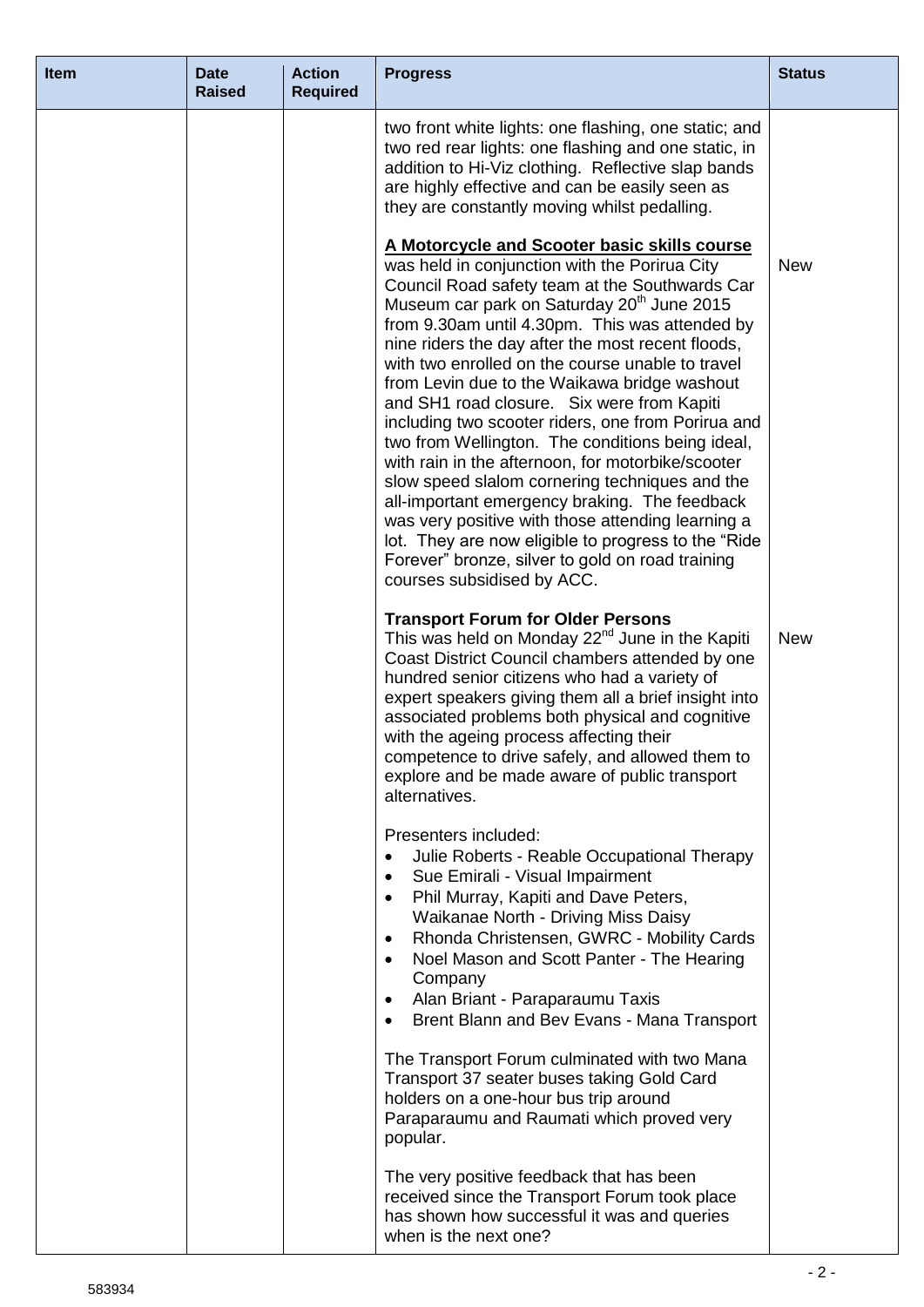| <b>Item</b>                        | <b>Date</b><br><b>Raised</b> | <b>Action</b><br><b>Required</b> | <b>Progress</b>                                                                                                                                                                                                                                                                                                                                                                                                                                                                                                                                                                                                                  | <b>Status</b> |
|------------------------------------|------------------------------|----------------------------------|----------------------------------------------------------------------------------------------------------------------------------------------------------------------------------------------------------------------------------------------------------------------------------------------------------------------------------------------------------------------------------------------------------------------------------------------------------------------------------------------------------------------------------------------------------------------------------------------------------------------------------|---------------|
| <b>Resource</b><br><b>Consents</b> |                              |                                  | L F Manning - 5 Westridge Court<br>An appeal to the Appeal Hearings Committee<br>was heard on 18 November 2014 in relation to<br>the payment of Development Contributions for<br>this development. The hearing was adjourned to<br>allow the appellant time to provide further<br>information. The reconvened hearing took place<br>on 16 June 2015 and the appeal was dismissed.                                                                                                                                                                                                                                                | Now closed    |
|                                    |                              |                                  | <b>Objections</b>                                                                                                                                                                                                                                                                                                                                                                                                                                                                                                                                                                                                                |               |
|                                    |                              |                                  | Ryman Healthcare - 112 Parata Street, Waikanae<br>An Objection has been lodged against the<br>requirement for the payment of Reserves<br>Contribution for a Unit Title Subdivision of the<br>Charles Fleming Retirement Village. Discussions<br>are underway with the developer's consultant with<br>the aim of arranging a suitable date for a hearing.<br>Council's reference is RM140044.                                                                                                                                                                                                                                     | Ongoing       |
|                                    |                              |                                  | <b>Takahe Farms Trust Kaitawa and Waihoanga</b><br>Roads, Otaki<br>An objection was received on 28 October 2014<br>against the imposition of several conditions of<br>consent related primarily to engineering<br>construction and servicing requirements and to<br>the protection of ecological site E17 for this 4 Lot<br>Rural subdivision proposal. Due to availability of<br>the applicant, a hearing was arranged for June<br>29 <sup>th</sup> June. The Committee has not yet released<br>its decision. Council's reference is RM130134.                                                                                  | Ongoing       |
|                                    |                              |                                  | Early Childhood Centre<br>An appeal to the Environment Court has been<br>received by the submitter against the granting of<br>this consent.                                                                                                                                                                                                                                                                                                                                                                                                                                                                                      | Ongoing       |
|                                    |                              |                                  | The Court has ordered mediation to occur<br>between parties. This took place on Tuesday 23<br>June 2015 when the parties agreed to settle. The<br>details are still under discussion.                                                                                                                                                                                                                                                                                                                                                                                                                                            |               |
|                                    |                              |                                  | <b>Notified Applications</b>                                                                                                                                                                                                                                                                                                                                                                                                                                                                                                                                                                                                     |               |
|                                    |                              |                                  | Notice of Requirement to Alter the M2PP<br><b>Expressway over access to Nga Manu Bird</b><br>Sanctuary, Waikanae North<br>The NZTA have lodged an application to alter the<br>expressway where it passes over the access to<br>Nga Manu bird sanctuary. It is proposed to<br>reverse the overbridge of the expressway as it<br>crosses over Kakariki Stream so that the road to<br>Nga Manu passes underneath the expressway.<br>The application was notified to affected parties 30<br>October with a 2 December 2014 closing date for<br>submissions. One submission was received, with<br>only one party wishing to be heard. | Ongoing       |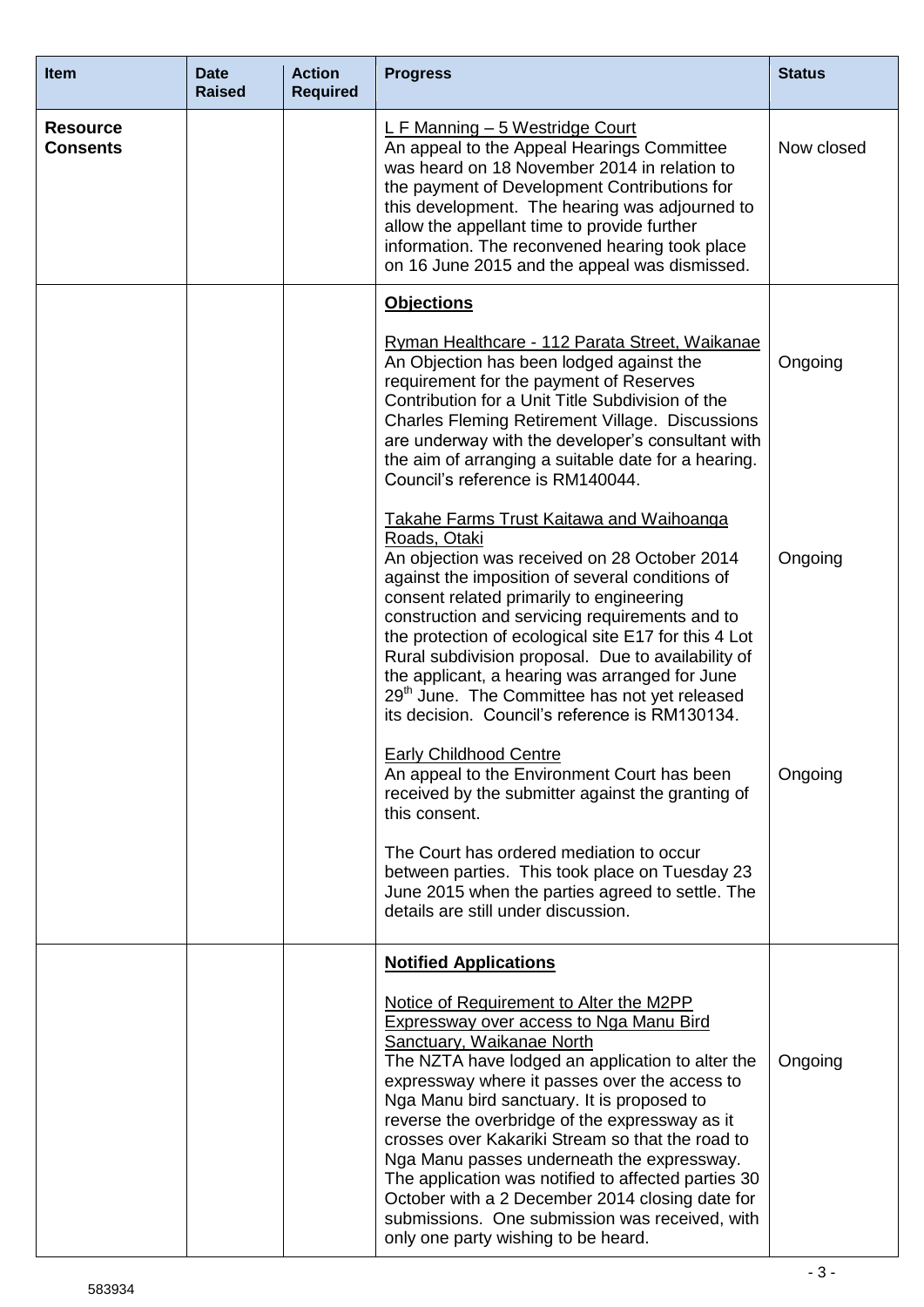| <b>Item</b> | <b>Date</b><br><b>Raised</b> | <b>Action</b><br><b>Required</b> | <b>Progress</b>                                                                                                                                                                                                                                                                                                                                                                                                                                                                                                                                                                                                                                                                                                                                                      | <b>Status</b> |
|-------------|------------------------------|----------------------------------|----------------------------------------------------------------------------------------------------------------------------------------------------------------------------------------------------------------------------------------------------------------------------------------------------------------------------------------------------------------------------------------------------------------------------------------------------------------------------------------------------------------------------------------------------------------------------------------------------------------------------------------------------------------------------------------------------------------------------------------------------------------------|---------------|
|             |                              |                                  | The hearing took place on 9 June 2015 and the<br>NZTA has accepted the commissioner's<br>recommendation which has been notified to the<br>submitters for any appeals.<br>Notice of Requirement to Alter the M2PP<br><b>Expressway Designation at the Peka Peka</b><br>intersection.<br>The NZTA have lodged an application to modify<br>the configuration of the Peka Peka intersection<br>ramps.<br>The application is currently being assessed for a<br>determination as to public notification.                                                                                                                                                                                                                                                                   | Ongoing       |
|             |                              |                                  | Kāpiti Island Nature Tours ('KINT')<br>The applicant was advised that:                                                                                                                                                                                                                                                                                                                                                                                                                                                                                                                                                                                                                                                                                               | Ongoing       |
|             |                              |                                  | if they wish to proceed with the KINT activity<br>$\bullet$<br>at the same scale as existing, then the<br>application will need to be processed on a<br>limited notified basis to landowners and<br>occupiers of Kāpiti Island and iwi (or on a<br>non-notified basis if they are able to obtain<br>the written approvals of these parties).<br>If they wish to proceed with the application for<br>$\bullet$<br>the KINT activity at an increased scale then<br>the application will need to be processed on a<br>publicly notified basis.<br>Subsequently, the applicant has confirmed they<br>wish to proceed with the activity at the same<br>scale as existing and are working to obtain the<br>written approvals of Kapiti Island landowners and<br>occupiers. |               |
|             |                              |                                  | <b>APN Billboard</b><br>The submissions period has closed and 15<br>submissions in opposition were received,<br>including one from KiwiRail (both landowner and<br>Requiring Authority of the application site).                                                                                                                                                                                                                                                                                                                                                                                                                                                                                                                                                     | Ongoing       |
|             |                              |                                  | At the applicants request the application was<br>subsequently put on-hold. The applicant has now<br>advised that KiwiRail have given their approval to<br>the proposed billboard but in a different location.<br>The applicant will be submitting revised plans or,<br>if more appropriate, a new consent application.                                                                                                                                                                                                                                                                                                                                                                                                                                               |               |
|             |                              |                                  | This application has now been withdrawn and a<br>new application lodged. The new application is<br>currently being assessed and a notification<br>decision is yet to be made.                                                                                                                                                                                                                                                                                                                                                                                                                                                                                                                                                                                        |               |
|             |                              |                                  | Waimeha Neighbourhood Development Plan<br>RM140252 to enable the development of the first                                                                                                                                                                                                                                                                                                                                                                                                                                                                                                                                                                                                                                                                            | Ongoing       |